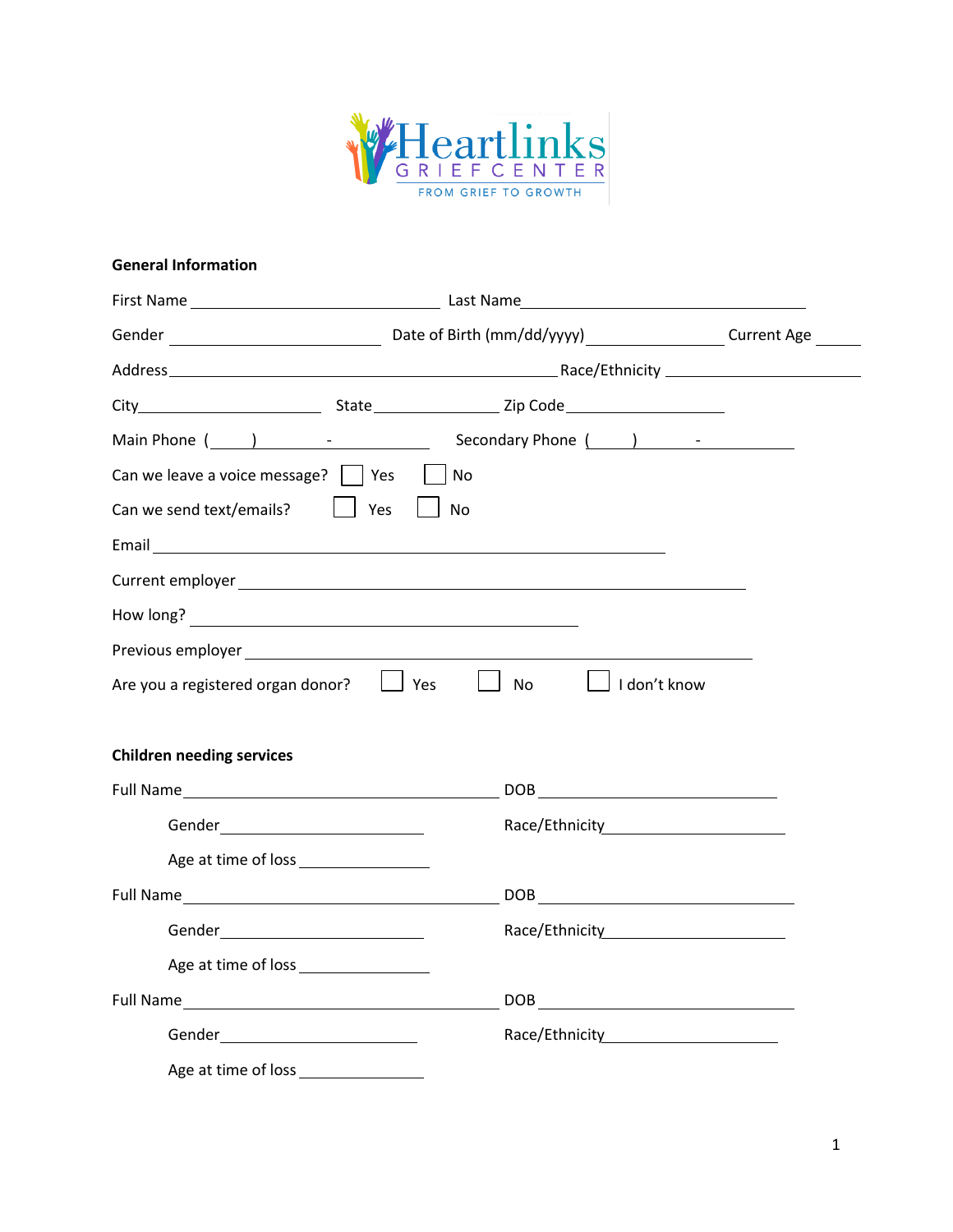# **About your loss**

| Any other details you'd like to share?<br><u> any other details you'd like to share?</u>                                                                                                                                               |  |  |  |  |
|----------------------------------------------------------------------------------------------------------------------------------------------------------------------------------------------------------------------------------------|--|--|--|--|
| Were they an: $\Box$ Organ donor $\Box$ Organ donor recipient $\Box$ Unknown<br>No.                                                                                                                                                    |  |  |  |  |
|                                                                                                                                                                                                                                        |  |  |  |  |
| <b>Brief mental health history</b>                                                                                                                                                                                                     |  |  |  |  |
| Have you ever been hospitalized for psychiatric reasons? $\Box$ YES<br><b>NO</b>                                                                                                                                                       |  |  |  |  |
| If yes, when and where?<br><u> Letting and interest and interest and interest and interest and interest and interest and interest and interest and interest and interest and interest and interest and interest and interest and i</u> |  |  |  |  |
| Have you ever had outpatient treatment by a psychiatrist? $\Box$ YES<br><b>NO</b>                                                                                                                                                      |  |  |  |  |
|                                                                                                                                                                                                                                        |  |  |  |  |
| Have you ever received counseling or psychotherapy in the past? $\Box$ YES<br><b>NO</b>                                                                                                                                                |  |  |  |  |
|                                                                                                                                                                                                                                        |  |  |  |  |

*Please list any psychiatric medication you have taken or are taking:*

| Frequency | Side Effects/Benefits |
|-----------|-----------------------|
|           |                       |
|           |                       |
|           |                       |
|           |                       |
|           |                       |